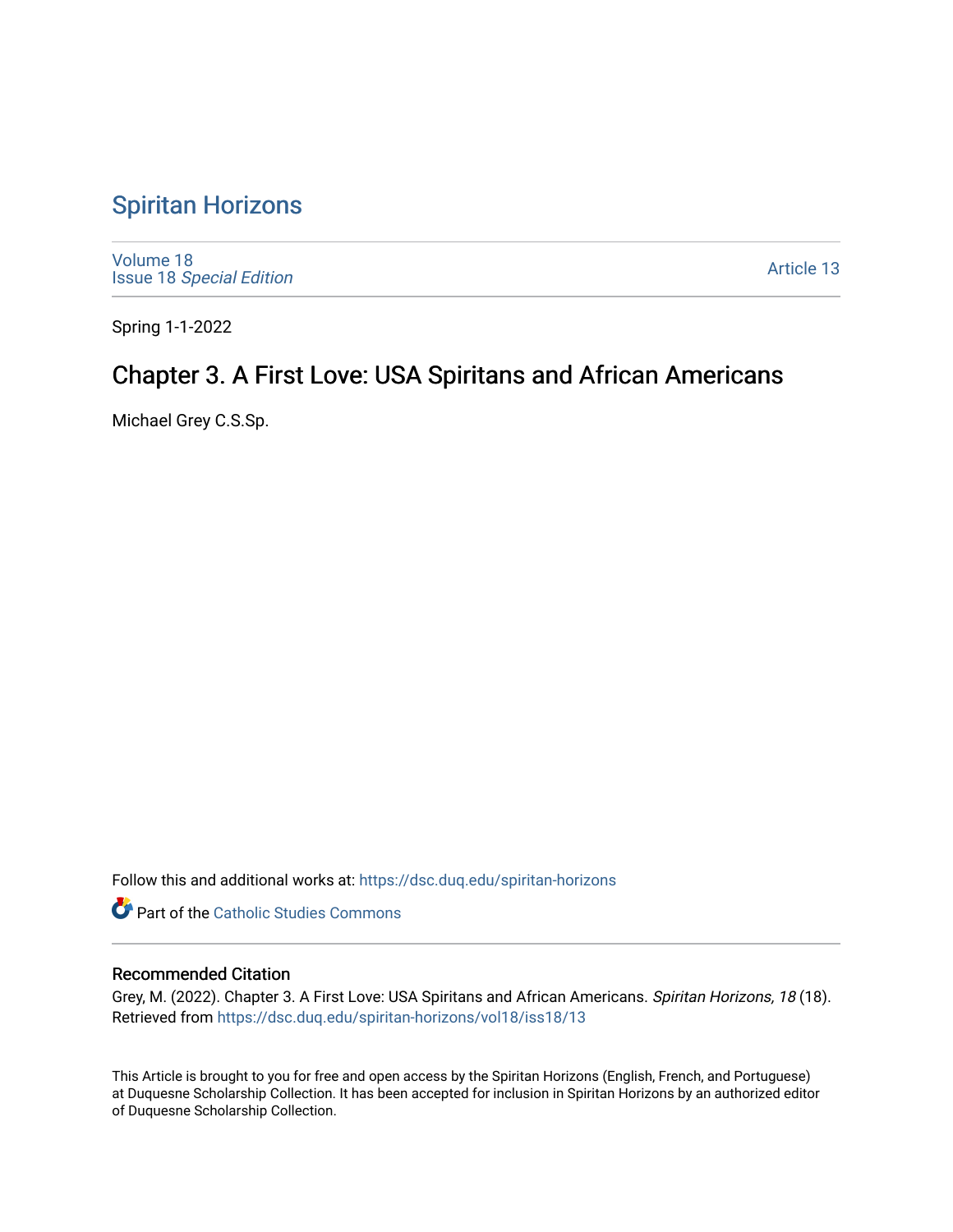#### Chapter 3

# **A First Love: USA Spiritans and African Americans**

#### **Introduction**

From the very beginning of the USA Province in 1872, Spiritan missionary solicitude always focused on African Americans, the sons and daughters of Africa then recently freed from slavery.<sup>1</sup> This mission was a first love.

Already during his time at St. Sulpice, Fr. Libermann expressed concern for enslaved Africans in the United States, knowing their plight via two of his brothers who emigrated to America, one to New Orleans.<sup>2</sup> The Venerable Father laid out a plan for the evangelization of African peoples, which always included education adapted to the needs of the people.<sup>3</sup> Evangelical and educational outreach to African Americans followed the pattern of action by Spiritans in Africa.

Fr. Libermann recognized the need for a vibrant church with indigenous clergy. Burke writes, "Foreign missionaries might plant the seed, but the harvesting would be done by the local people. From the beginning the basic structures had to be established to train leaders for the various tasks to promote integral development*.*" 4 Over the years, the generalate encouraged Black vocations in the United States, but ended up following the cautious approach of the Josephites which fell somewhere between prudence and paternalism. Meanwhile, the

<sup>1.</sup> Spiritans' racial identities are mentioned only to illuminate progressive change in the world and specifcally in our Order.

<sup>2.</sup> Henry J. Koren, *The Serpent and The Dove: A History of the Congregation of the Holy Ghost in the United States 1745–1984* (Pittsburgh: Spiritus Press, 1985).

<sup>3.</sup> Christy Burke, *No Longer Slaves: The Mission of Francis Libermann 1802-1852* (Dublin: Columba Press, 2010).

<sup>4.</sup> Ibid, p. 87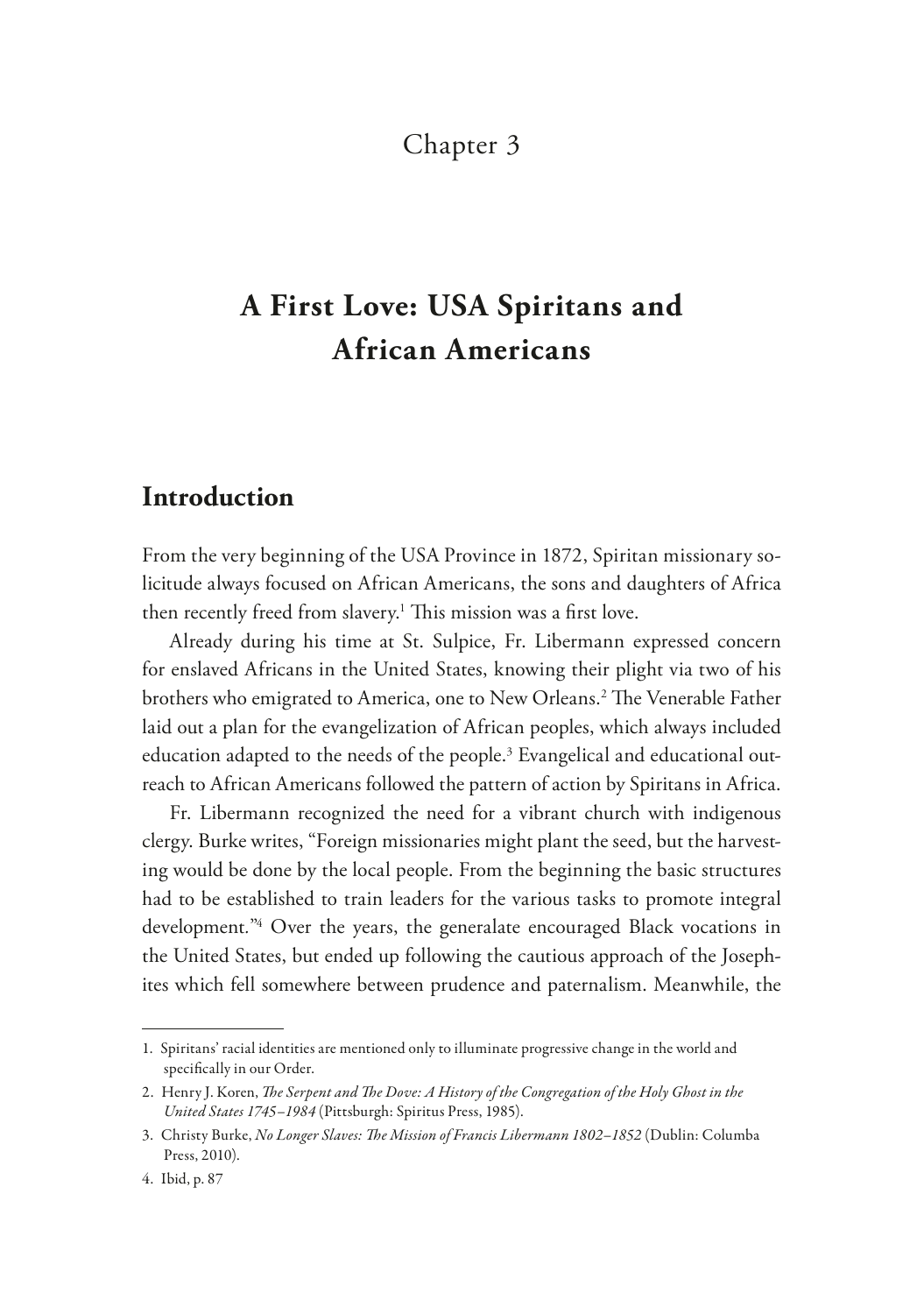

8th grade, St. James, Alexandria, LA, 1911–1986

Black faithful "obstinately clung to a faith that gave them substance, even when it did not always make them welcome."5

More than 150 years ago, the end of the Civil War freed four million enslaved Africans. The Thirteenth through Fifteenth Amendments to the United States Constitution guaran-

teed their liberty, citizenship, and right to participate in political, economic, and civic life. Then came the Reconstruction years that witnessed a concerted effort to restrict these rights through "Jim Crow" laws and suppressing the Black vote and voice. Only 100 years later, in the 1960s, did the Civil Rights Movement embrace Jesus's prescription of non-violence to unravel the legal shenanigans of the segregationists. Laws may have changed, but racial attitudes persisted. In 2021, America still confronts racism and inequality that cry out for healing and reconciliation!

This reflection on US Spiritans and African Americans comes from the participant observation of one ordained to the diaconate in 1978 by the frst African American Catholic bishop, the Most Rev. Harold Perry, SVD, then Auxiliary Bishop of New Orleans. With Father Michael Carr, CSSp, as pastor, and Fr. Thomas Byrne, CSSp, assisting, I began my tenure at Immaculate Heart of Mary parish in Lake Charles, Louisiana—a parish of young black families, energized by the efforts of Bro. Gregory Broussard, CSSp, an African American from New Iberia, who was on fre with love for the Lord.

In 1978, on a grant from the Campaign for Human Development, a white Spiritan, Fr. Tom Byrne, established a local chapter of the Association of Communities Organized for Reform Now (ACORN) to serve the Black community. Immaculate Heart became the center of neighborhood improvement for the neglected North Lake Charles area. A signifcant movement was the

<sup>5.</sup> See Steven Ochs, *Desegregating the Altar: Te Josephites and the Struggle for Black Priests*, *1871–1960*, (Baton Rouge: Louisiana State University Press, 1990); Cyprian Davis, OSB, *Te History of Black Catholics in the United States*, (New York: Crossroad, 1990).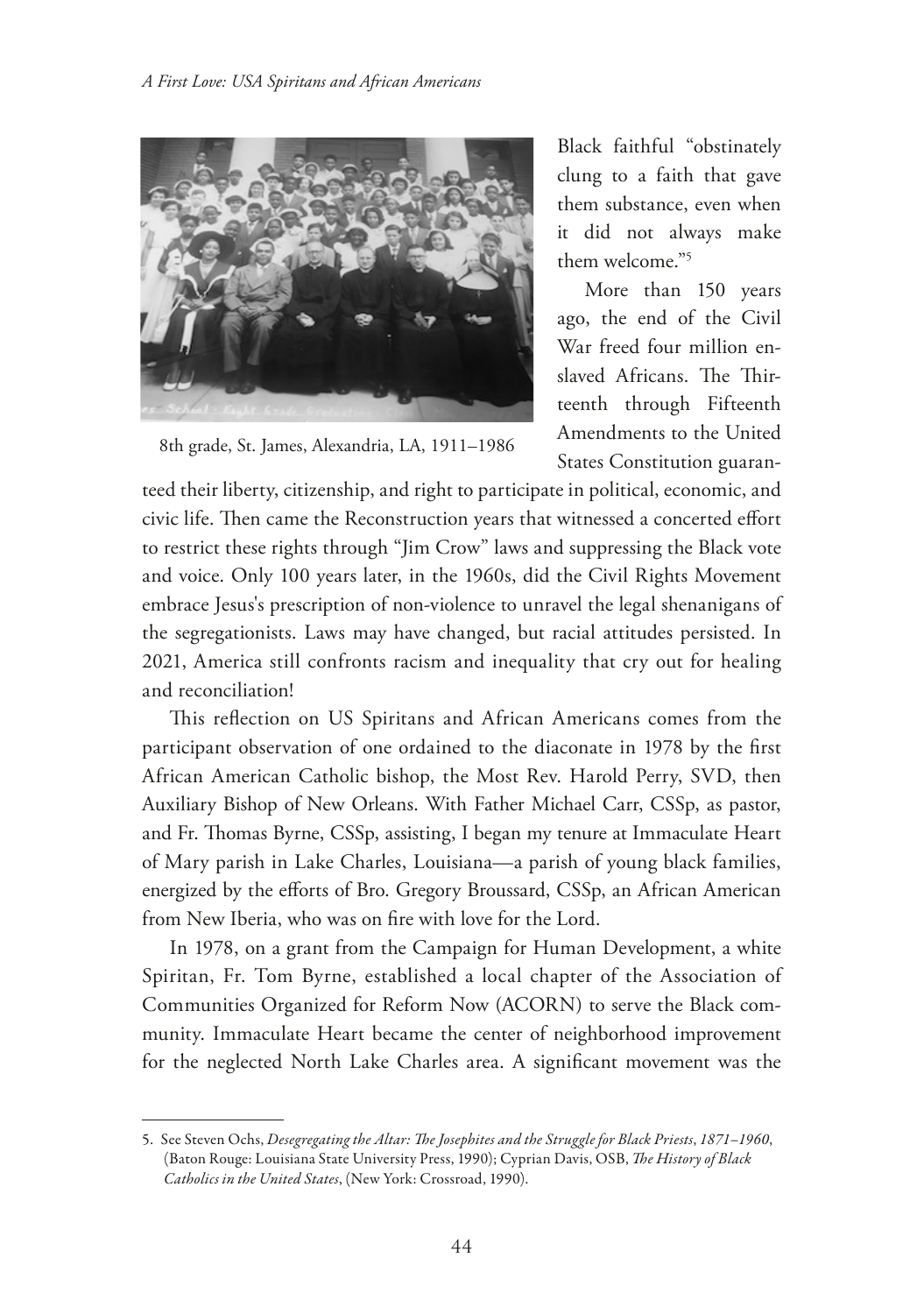"Christmas March" staged on City Hall to demonstrate the need for improvements in the area. Fellow marchers and parishioners related that such an event would not have gone so smoothly in the very recent past. Marching beside these brave individuals underscored for me the importance of Black churches, where congregants could and did speak their minds—for "the establishment," was always a threat.

# **1872: Spiritan Refugees Arrive in Reconstruction America**

Fr. Joseph Strub arrived on these shores in 1872 as the superior of the German Spiritans who came as refugees from Chancellor Bismarck's *Kulturkampf*.<sup>6</sup> They joined other German settlements along the Ohio River in Ohio and Kentucky. The region's bishops welcomed these Spiritans and readily assigned them, individually, to scattered communities. This was neither conducive to religious life nor to cohesion in a new land. Fr. Strub was forced to pull the confreres back to Pittsburgh and, later, to move out onto the frontier, to develop the St. Joseph Colony in Arkansas.

Arkansas was part of the Deep South where, prior to the Civil War, Catholics made up perhaps 6% of the population, concentrated near New Orleans and Baltimore. Following the war, the Catholic Church in the South generally accommodated the inequalities of the local society, accepting Jim Crow inequities well into the mid-twentieth century. When allowed to attend Mass, Black Catholics were often relegated to segregated seating in the back of the church or in the choir loft. They were last in line for Holy Communion, or the white priest went to the segregated area; they had to yield to White penitents in the confession line. No wonder Blacks yearned for a church and a priest of their own!

In the 1870s, travel from Little Rock to Fort Smith was serviced by a new railroad which ofered land for settlers who would presumably become future customers. The St. Joseph Colony that Fr. Strub built up with the help of the railroad was ffteen miles wide by seventy-fve miles long on either side of the tracks and north of the Arkansas River. This was virgin land, partly forested, requiring the efforts of family and community working together.

Fr. Strub is often heralded for attracting Germans and Alsatians to the wilds

<sup>6.</sup> Bismarck's conflict with the papacy from 1872 to 1887 over control of schools and church appointments.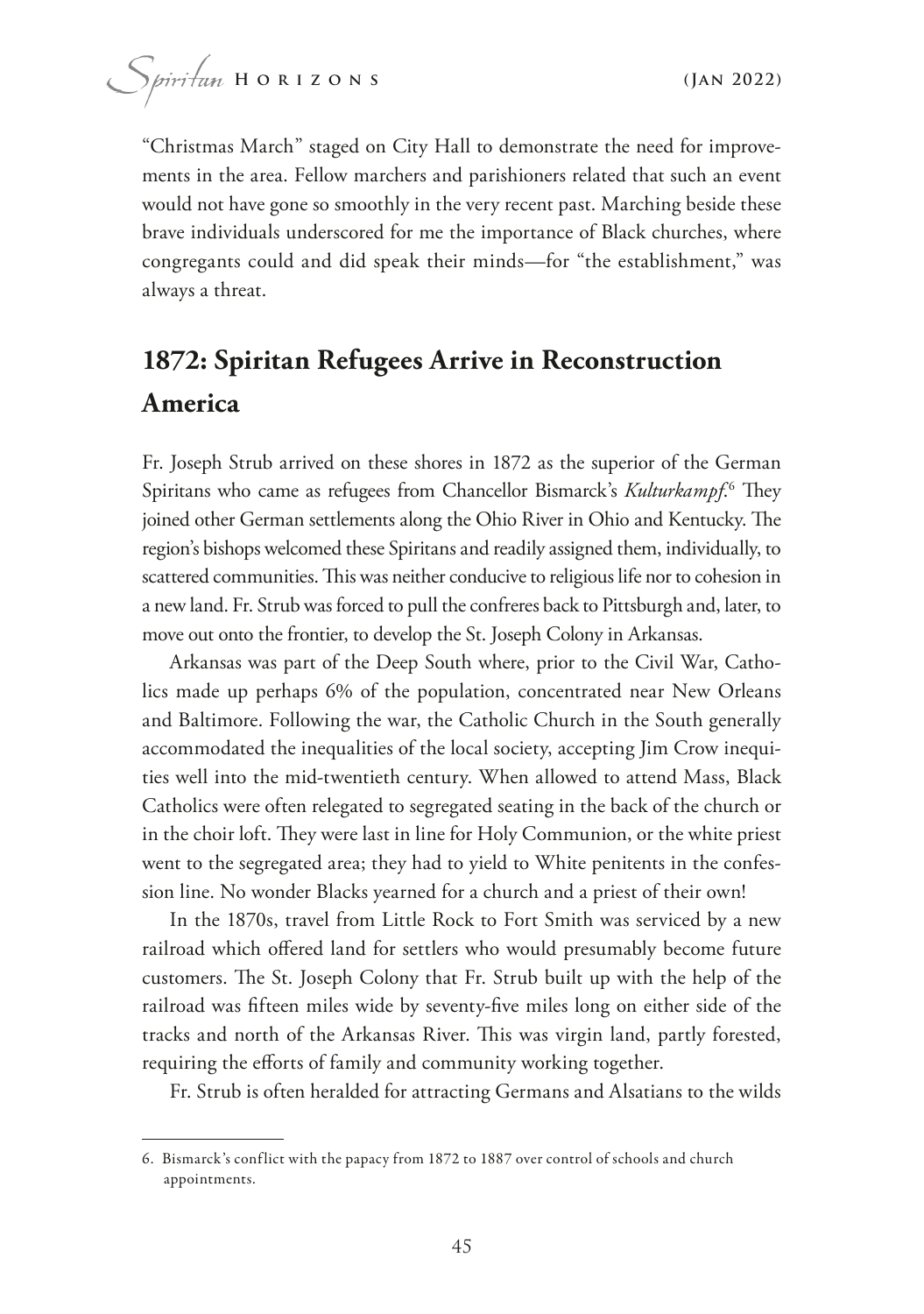of Arkansas. Not so well known is that he also welcomed Black farmers from Tennessee and assigned them land between Conway and Morrilton. Their communities of Plumerville and Menifee still exist. According to Koren, in Strub's eye, the whole idea of a colony of immigrants in Arkansas was intimately linked to the mission among the Blacks: "Without a work among the Blacks, I would hardly dare to found a colony so far away from our headquarters in Pittsburgh."7 Strub's zeal for Black justice grew from his youthful work as a missionary in Africa, where he graduated from Africa's oldest major seminary in Senegal. The Spiritans ordained their first black priests<sup>8</sup> in Paris in 1842, assigned them to Senegal, and opened a minor seminary, then a major one in 1857.

In Arkansas, a Brother's Novitiate established at Monastery Ridge near Morrilton in 1879 admitted two Black postulants the same year. They did not persevere. Neither did the novitiate; after three successive tornadoes devastated the property, the novitiate was closed in 1884 and its remaining Brothers moved to Pittsburgh. Over the years, Spiritans opened parishes and schools in the region: Good Shepherd Church and School served African Americans in Conway, others opened in Fort Smith, Helena and Hot Springs.

Meanwhile, back in Pittsburgh, Spiritans were directing their attention to African American neighborhoods. With the assistance of the Mercy Sisters, Fr. Patrick McDermott, a staf member of Holy Ghost College (now Duquesne University), began St. Benedict the Moor parish and school in Pittsburgh (1888). Aided by St. Katherine Drexel, the next year he began St. Peter Claver, Philadelphia.

### **Planting the Kingdom: Hope and Threat**

The people of the Greenwood District of Tulsa, Oklahoma, probably never thought of themselves as a threat. "The Black Wall Street" was a neighborhood of prosperous African American homes, businesses, and schools. Unknown to inhabitants, their success was viewed as a total aberration by jealous and envious Whites. Rumors of a black man attacking a white woman set off a murderous two days of violence in 1921. Tirty-fve city blocks became charred wreckage, 800 victims were treated for injuries. The official death totals of twenty-six black

<sup>7.</sup> Koren, *The Serpent and the Dove*, 119.

<sup>8.</sup> Ochs, *Desegrating the Altar*, 53.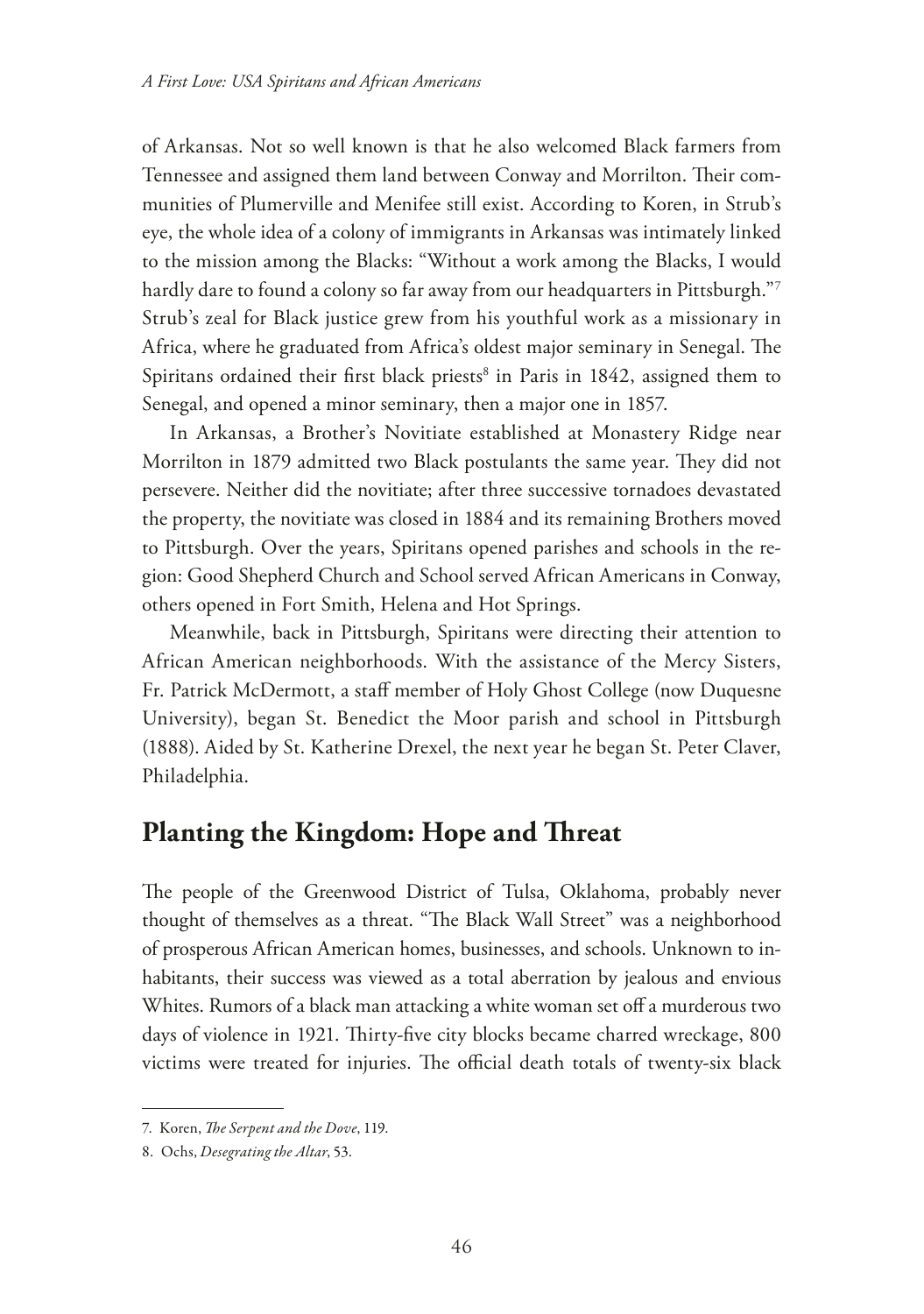and ten white citizens were vastly understated. An estimated 300 black citizens were killed and buried in unmarked graves only now, in 2021, being unearthed! No one was ever prosecuted. Designated a "riot," insurers paid no restitution. For 100 years, as horrifc as the story was, the massacre was "hushed up." It was only in 2001 that an official Race Riot Commission was formed to look into the tragedy. It took twenty more years for officials to fnally confrm the rumors of mass graves.

Five years after the massacre Spiritans rode into Tulsa to help in the building of the Kingdom of God! A local diocesan priest, Fr. Heirling, pastor of what is now Holy Family Cathedral, had opened his church to protect, house, and feed 400 victims of the rioters. With memories of the tragedy fresh in mind, Fr. Heirling helped Fr. James McGuire, CSSp, and later, Fr. Dan Bradley, CSSp, to establish St. Monica's Church and School in the ashes of the Greenwood District. In the face of threats from the



St. Katherine Drezel

Ku Klux Klan, Frs. Robert Wall, Tim Murphy, and Jim Maguire arrived to establish Uganda Martyrs in Okmulgee, St. Peter Claver in Oklahoma City, and later St. Augustine in Muscogee. The Sisters of the Holy Ghost from San Antonio taught in the schools.

Despite the anti-Catholic religious prejudice of the general populace and in the face of outright threats to body and property by white supremacists, hopeful Spiritans continued to plant the seed of the Catholic faith. Eventually Spiritans would staff six parishes, ten missions, and three schools across Eastern Oklahoma. The pattern of Spiritans arriving and living among what were initially very small communities of African Americans and building them into communities of faith who sacrifced to educate their children was repeated across the South.

### **Seats of Faith and Knowledge**

As early as 1870, the Congregation accepted to open a mission to serve Black people in Beaufort, South Carolina, but the Franco-Prussian War curtailed it. Spiritans began their long-lasting ministry to African Americans in the North, in Pittsburgh, Philadelphia, Detroit, Dayton, and New York City. Mother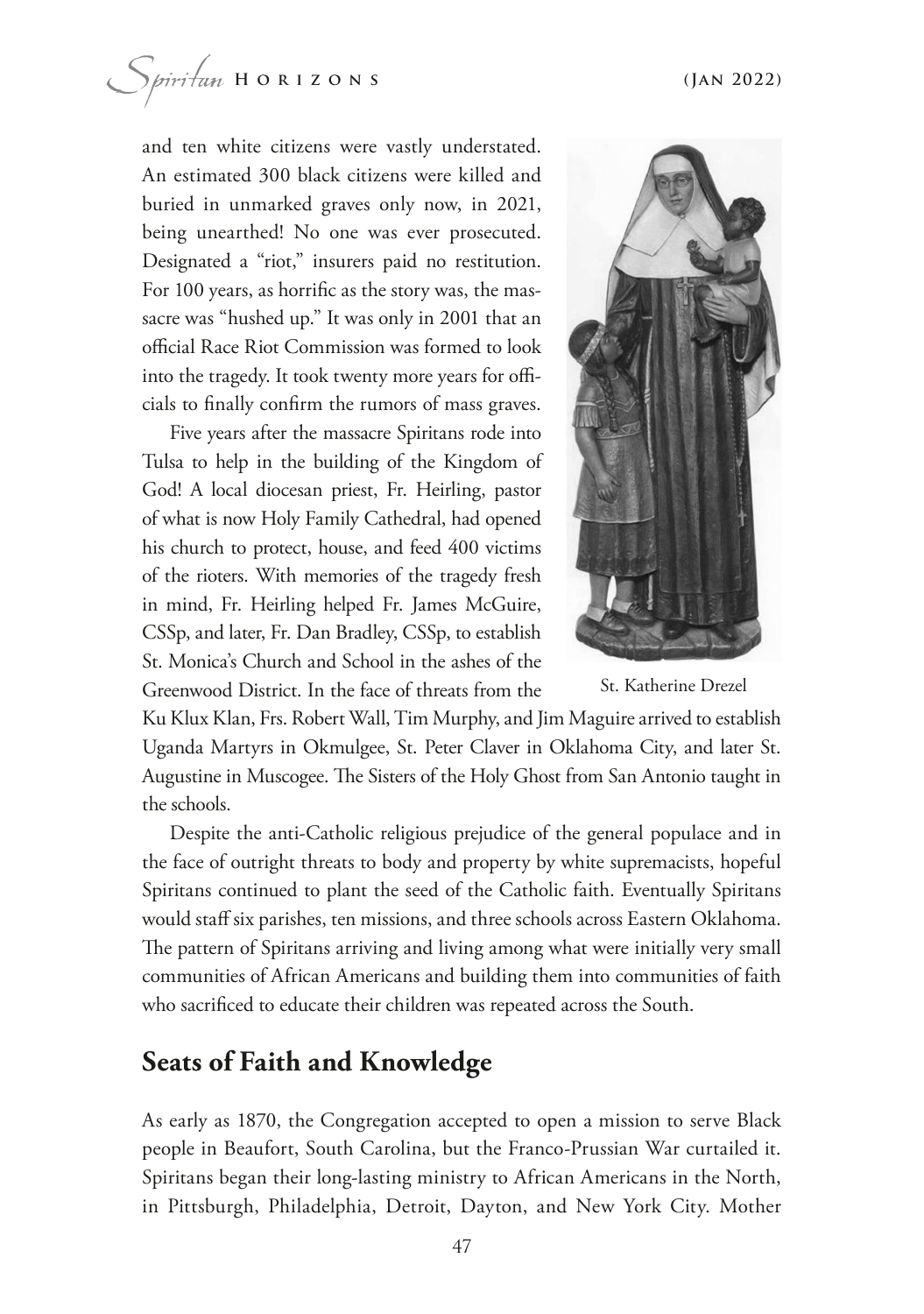Katherine Drexel<sup>9</sup> was largely responsible for funding the growth of many of the parishes. She and her sister, Louise Morrell, were foundational in directing the attention of the American hierarchy to Black people.

Along with the establishment of parishes in Arkansas and Oklahoma, the decades of 1910 and 1920 witnessed an enormous wave of new parishes in southern states, from South Carolina, North Carolina, Alabama, to Virginia. Some years on, funds from Mother Drexel and her sister assisted the development and maintenance of a military school for Black youth, St. Emma Military Academy in Powhatan, Virginia. The Sisters of the Blessed Sacrament ran a boarding school for girls, St. Frances de Sales Academy, just across the river. Fr. Egbert Figaro, CSSp, an African American of Trinidadian background, was transferred to St. Emma in 1958 where he served during fourteen years of the school's great years. Social and political realities of the Vietnam years brought the idea of military schools to a close and St. Emma closed in 1970.

The "crown jewel" of Spiritan African American ministry is in Louisiana. In 1911, we began the frst parish in Louisiana in Alexandria, St. James Memorial Catholic Church. Our parishes, designated ethnic parishes, were often situated right down the street or across the cemetery. St. Paul's in Lafayette, in the heart of Cajun Country followed, attached to the Cathedral of St. John the Evangelist. The baptismal register of the cathedral contains a reference to the tower bells, one donated by St. Paul's parishioners.

In time, more than forty Louisiana parishes and missions would be started, basically north and south along the Red River from Shreveport to Avoylles and St. Landry parishes, and east and west along I-90, from Lake Charles to New Orleans. Four major Black high schools, afliated with Xavier University of New Orleans, were started: St. Edwards in New Iberia, Holy Ghost in Opelousas, Sacred Heart in Lake Charles, and St. James in Alexandria. Holy Ghost Parish in Opelousas would long be distinguished as the largest (by population) African American parish in the country.

### **Priests of Our Own**

The first African American priest in our time is the Servant of God, Fr. Augustine Tolton, who was never accepted into an American seminary, was educated and ordained in Rome, 1886. Despite his ordination and his priestly standing,

<sup>9.</sup> Foundress of the Sisters of the Blessed Sacrament for African American and Native American Peoples.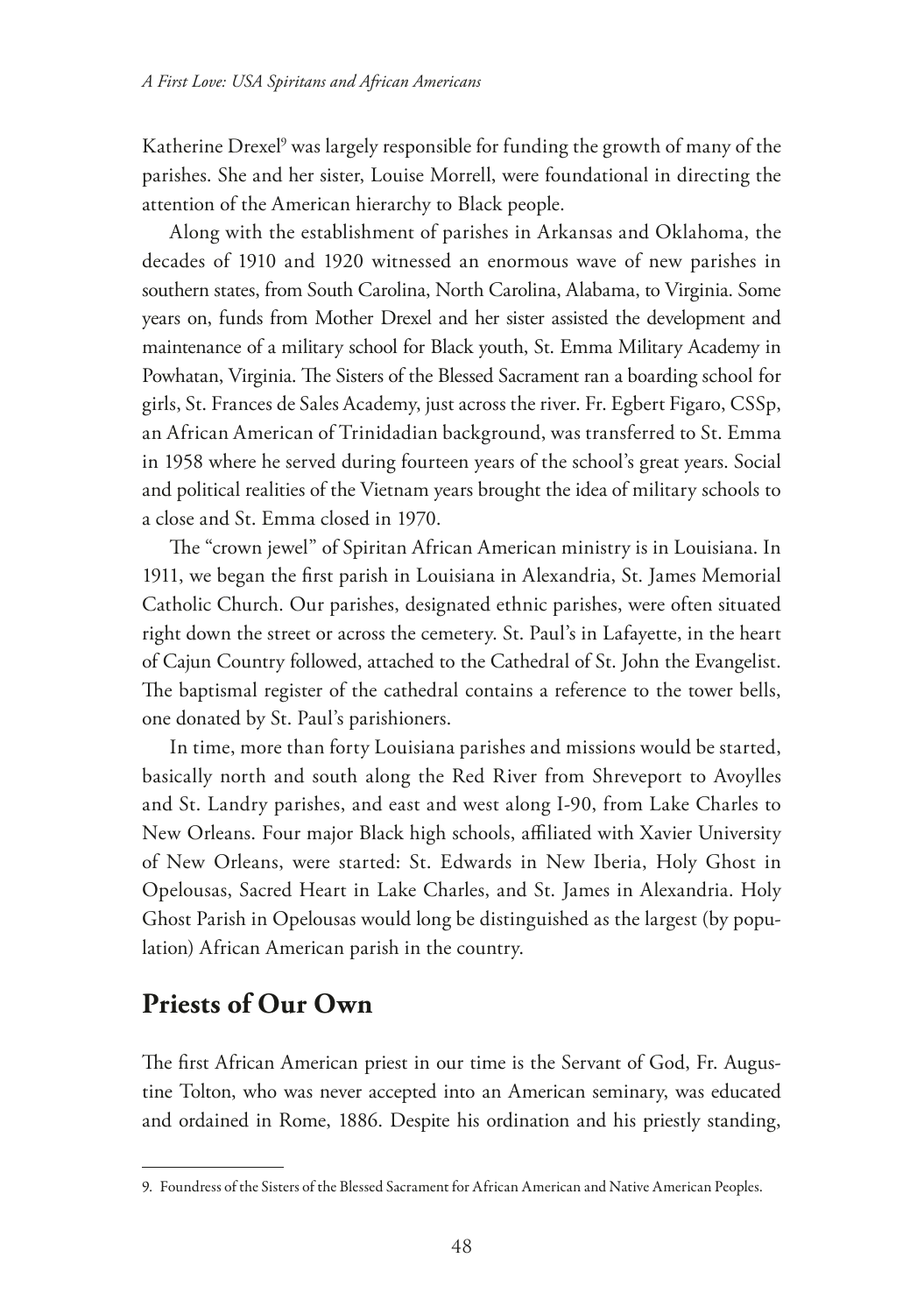Fr. Tolton endured tremendous discrimination. Cultural norms and racism stymied opportunities for parish ministries for Black priests, including our own, Fr. Joseph C. Burgess, CSSp, ordained 1907 in Paris. The idea that a White person would kneel for absolution from a black priest was too much for people to take. Fr. Burgess spent most of his priestly life teaching at Cornwells, with a short stint assisting the American Marines in Haiti. He died serving the People of God in Inkster parish, Michigan.

Although, Cornwells Heights originally welcomed African American seminarians, the Spiritans soon decided to accept the model of the Josephites and to de-

cline Black vocations. The Josephites opted out, as they found that Black priests were unable to fnd a place to minister, especially in the American South. Understandably, Black Catholics and their leaders challenged the decision of the Josephites and the Spiritans.

In the meantime (1923), German Divine Word Fathers developed a seminary in Bay St. Louis, Mississippi, where Black



Fr. McKnight receives Honorary Doctorate, Duquesne University, 1993

men could become priests and serve their community. Thanks to Bishop Jules Jeanmard, Immaculate Heart of Mary Parish, Lafayette, was formed in 1934 from the Spiritan parish of St. Paul's as their place of ministry. Over the years, Bay St. Louis became the seminary from which most Black priests and bishops were prepared to lead American Catholicism into a new life. Auxiliary Bishop Herold Perry, SVD, who ordained me deacon, was from our Sacred Heart parish of Lake Charles. Many Black SVDs say they would have joined the Spiritans given the chance.

Some African Americans did join our community. Fr. John Burgess studied with the Josephites but was ordained a Spiritan. Fr. Joyner and Fr. Albert Benny McKnight were from St. Mark's in New York. Fr. Figaro was from Atlantic City, NJ, and was the Commander at St. Emma Military School when it closed. Fr. Lawrence Cunningham joined the Trappist Abbey at Moncks Corner, South Carolina, in 1960. Fr. Freddy Washington, hails from our parish in Charleston and has also served in East Africa. Brother Gregory Broussard was from our parish, St. Edwards, in New Iberia, Louisiana.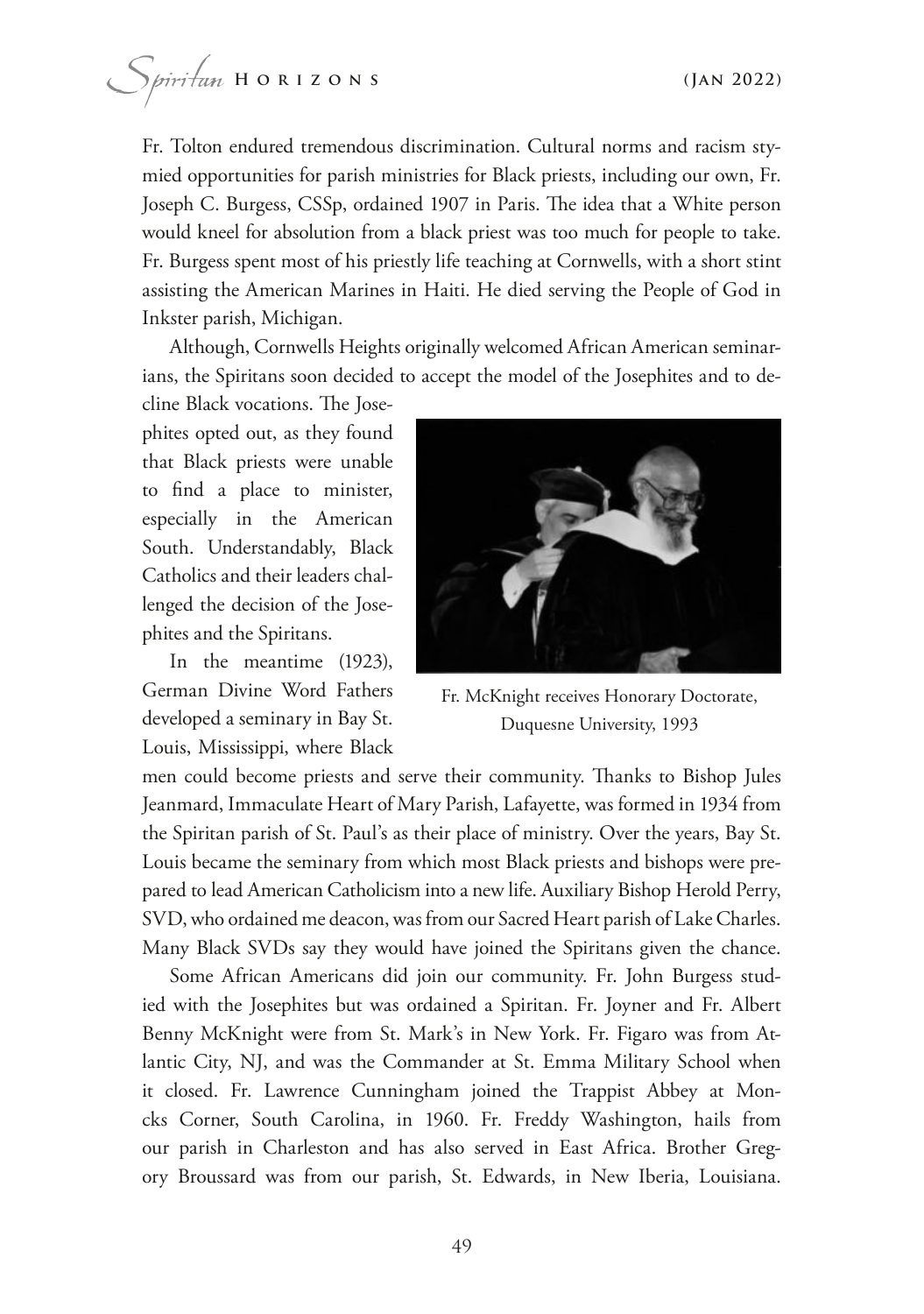Fr. McKnight was appointed pastor of the parish in Delcambre, Louisiana in mid-1960s. He quickly grasped that economic and political empowerment was necessary for African American development. He had spent a decisive formative period learning cooperative economics in Kibbutzes in Israel and in Antigonish, Nova Scotia. He saw cooperative economics, based in African communal living, as the key to progress for African Americans. The Southern Consumer Cooperative, later based in Lake Charles, was the fruit of his efforts. Bearded and graying, but always a formidable presence, Father McKnight observed, "The thing that has really amazed me in this whole self-help activity is the hostility that is created and how people feel threatened when poor people start helping themselves. We've had motions passed in the Louisiana State Legislature to investigate us, the DA has raided our offices and seized out books."<sup>10</sup> He was Executive Director of the newly formed National Black Catholic Clergy Caucus, later pastor of Holy Ghost Church, Opelousas. He formed Black Unity and Spiritual Togetherness (BUST) as a means of continuing the cooperative approach among all black people. BUST continues even after his death!

#### **Women Doing Incredible Things**

Spiritans were vastly aided in mission by women, both religious and laity. The two oldest American Black religious communities of women taught where Spiritans pastored. The first Black religious community in the US, the Oblate Sisters of Providence of Baltimore, was founded in 1829. Two devout West Indian women, Elizabeth Lange (later Mother Mary Lange) and Maria Balas, formed a Catholic Sisterhood to assist in the education of Haitian children in Baltimore. Spiritans would serve with them in Charleston, South Carolina. In 1852, Venerable Henriette Delille, a free woman of color, established the Holy Family Sisters of New Orleans. Their schools and religious example in towns like Opelousas and Marksville provided fertile ground for the growth of the Catholic faith in the Black community in the 19th and twentieth centuries.

The pivotal role of St. Katherine Drexel in the work of Spiritans for African Americans was mentioned above. She founded Xavier University of New Orleans in 1915. Two years later, a Normal School was added for the training of teachers, one of the few career fields then open for blacks. The influence of Xavier graduates on the establishment and maintenance of schools in parishes across the South cannot be underestimated.

<sup>10.</sup> Quotation from Fr. McKnight's Reminiscences at the Co-Op.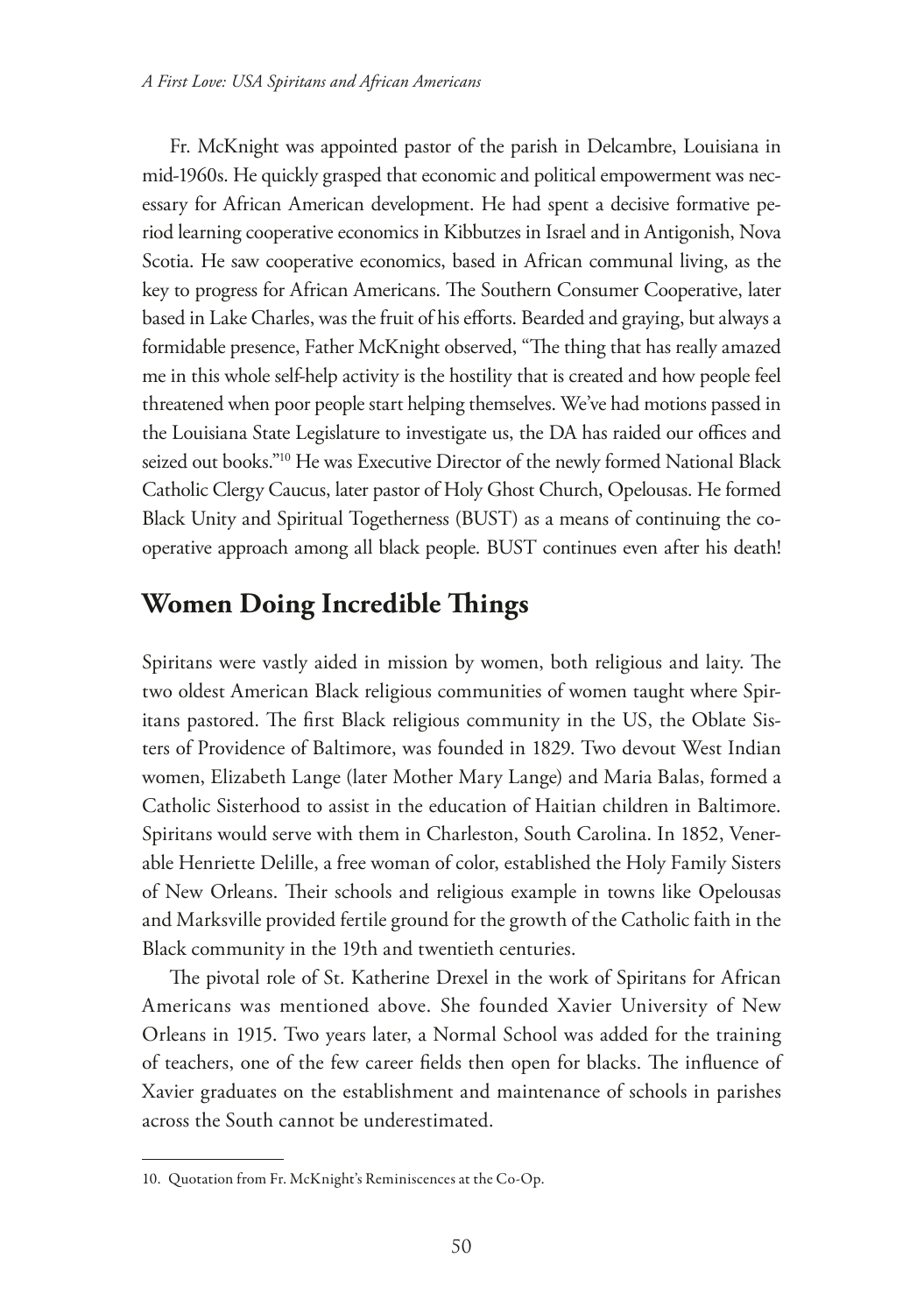All the teachers and evangelizers were not necessarily vowed religious! Many were graduates of Catholic schools including the Normal School of Xavier University of New Orleans. Ms. Eleanor Figaro was a 19-year-old recent graduate of St. Paul High School in Lafayette when in September, 1908, she stepped of the train and the next day began teaching in what would become Sacred Heart School. Black Catholics in Lake Charles, prompted by the pastor of Immaculate Conception Church, secured the property for the school, built later with the assistance of Saint Drexel. "First the school and then the parish" was part of the pattern for Spiritan growth in the African American community and followed across the South. In 1919, Fr. Anthony Hackett, CSSp, arrived to found the parish, followed by the Blessed Sacrament Sisters to staff the school. Today, many of the schools and parishes have transitioned. Parish life takes place where the people are and so many of the old parishes are a shell of their former life. Younger Black Catholics have moved out of their old neighborhoods on to parishes in the suburbs and the exurbs.

Exploring the dynamic of Black Catholic parish life is a focus of advanced study today. Dr. Kathleen Dorsey Bellow is Director of the Institute for Black Catholic Studies at Xavier University. Originally from Baltimore, she is a direct relation of Fr. John Henry Dorsey, one of the frst African American priests ordained in the United States, in 1902. She married and settled at Immaculate Heart of Mary parish, Lake Charles. In the 1980s she became very involved in the pastoral growth of Spiritan-stafed IHM parish. Today, her work advances the pioneering work of young Ms. Eleanor Figaro, responding to the needs of the Black Catholic community.

### **Direction for Today**

Throughout the past two decades, despite the election of the first African American president, racial tension has been palpable throughout the country heated by the tragic encounters of Black men with the police (Michael Brown, Eric Garner, George Floyd) and sometimes by the actions of white, neighborhood vigilante "security guards" (Trayvon Martin, Ahmaud Arbery). The police have mostly faced minimal official scrutiny. Today, it is tragic but necessary for African American parents to have "The Talk" with their young children, especially their sons, stressing the need to exercise restraint, patience, courtesy, and obedience whenever confronted by a police officer.

A wealth of data reveals the level of inequality between Black and White on almost every scale—social, educational, and economic. More than anything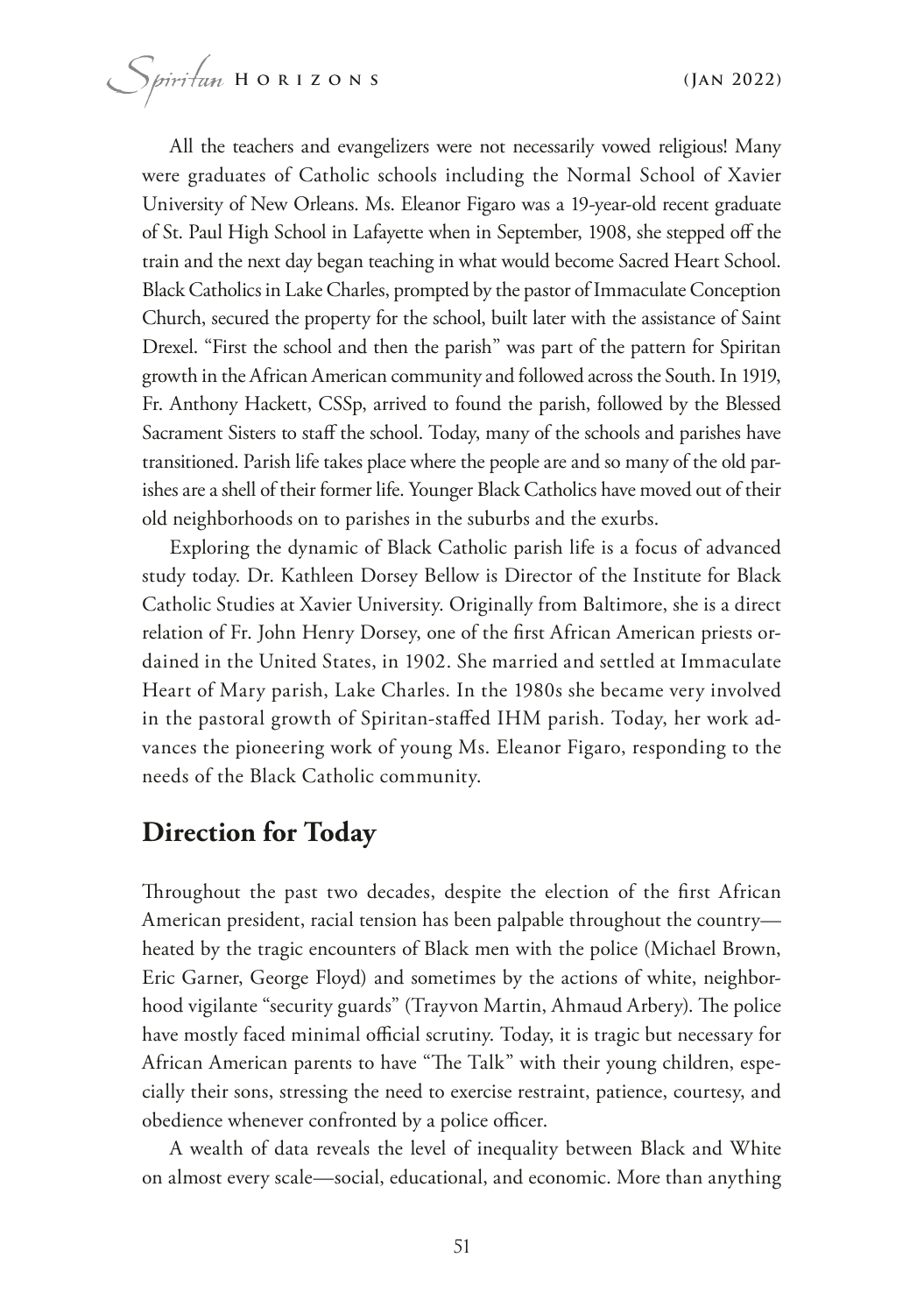else in recent history, the murder of George Floyd while Officer Derek Chauvin knelt on his neck for more than nine minutes made clear to most people in this country, and the world, the danger of "Living While Black in America!"

Less than 100 years after the Civil War, the Rev. Dr. Martin Luther King, Jr., and a wide coalition shed their blood, sweat, and tears in the Civil Rights Movement that yielded the Voter's Rights Bill. There followed many legislative, judicial, and executive actions that brought Jim Crow laws and other officially sanctioned discriminatory practices to an end. Sadly, sixty years after Dr. King's martyrdom, we have not, as a nation, come to terms with the legacy of slavery, Reconstruction, lynchings, Jim Crow, "Red Lining," voter suppression, and inequities in education and job opportunities.

### **Spiritans: Reconciliation Begins in the Heart**

Spiritans, despite their long experience of ministry in the African American community, are not vaccinated against conscious or unconscious biases inherent in American history and culture. The Black Lives Matter movement, the trial of Officer Chauvin, and the constantly unfolding stories of injustices against Blacks made it sufficiently clear that Spiritans needed to come together and talk about our personal and collective response to the sin of racism. Tankfully, last year, technology provided the means to do so. The US Province, joined by confreres and Lay Spiritans from the Canadian and Trans-Canadian provinces took part in a Zoom enabled "Spiritan Town Hall on Racism." Participants joined across state and national boundaries for the opportunity to share in prayer, to listen to the prepared remarks from confreres, and to engage in spirited conversation. One of our conclusions after the last session was that *there would be no fnal conclusion to our conversation*! We will need to continue some form of Town Hall model so that, as a community, we may more readily identify and confront racism in our midst and thereby more truthfully be able to ask for the grace to deepen our conversion to the Lord and his Kingdom.

This past June, in 2021, the US Province met in general assembly. We were most fortunate to have Bishop Fernand Cheri, OFM, Auxiliary Bishop of New Orleans, present the keynote address. A musician, he begins and ends his talks with song, often one of the old Negro Spirituals. He led us swinging and singing, "If anybody asks you who I am, tell 'em I'm a child of God!" In his address,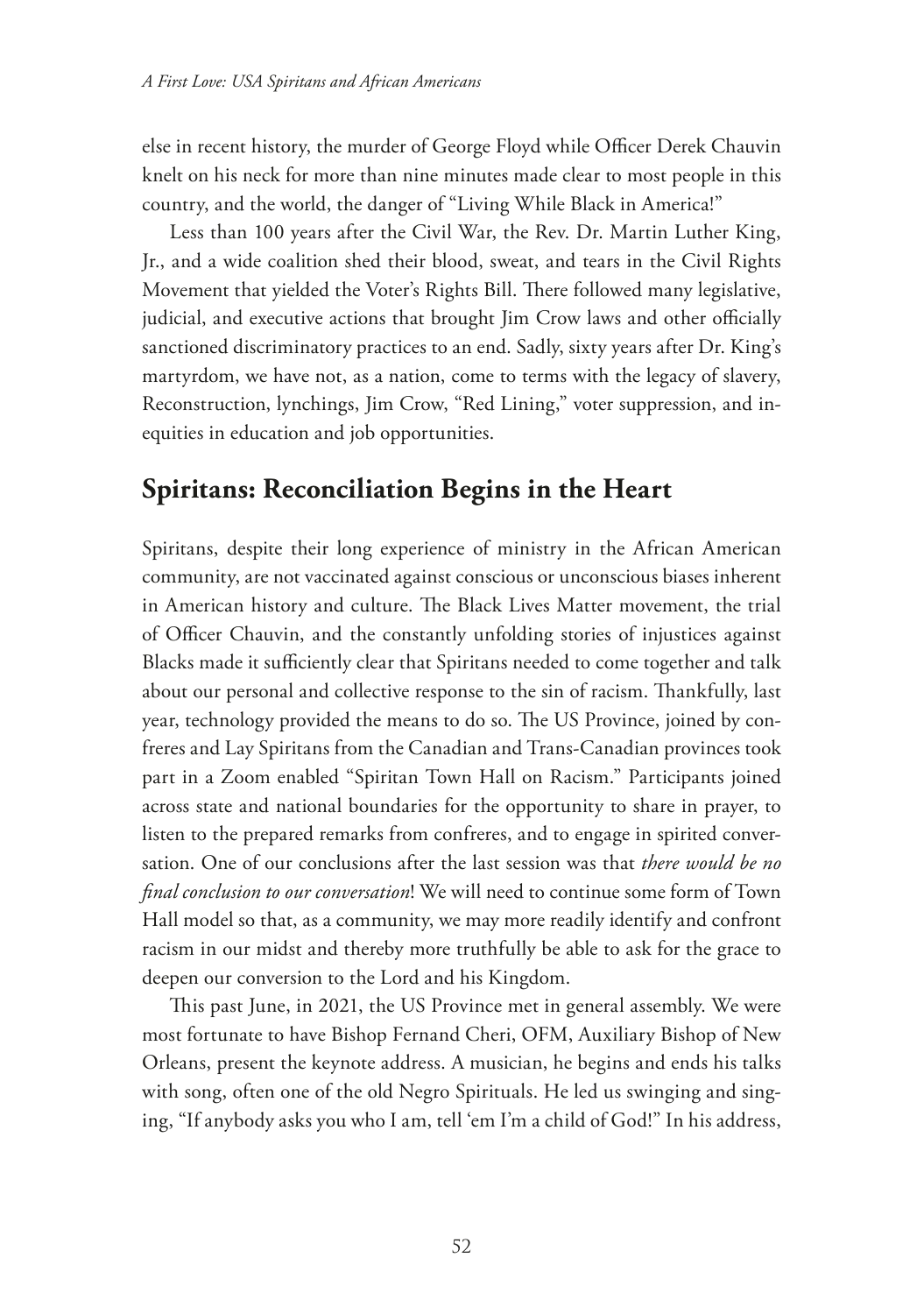the bishop reminded us that the waters of Baptism make real the perpetuation of the Incarnation for all time. When we receive Baptism, we are to refect Christ and help to perpetuate his mission in the world. We cannot bear his name and at the same time ignore his mission. When we reject anyone, the bishop reminded us, we reject Him. We do this when, as Christians, we judge others by "the fallacious scientifc concept of multiple races and hierarchical structures based on the amount of pigmentation or lack thereof in the human skin," adding that, "Structural racism is the most insidious attack on the most profound purpose of creation!" The bishop continued, "Racism is the ultimate repudiation of the creative wisdom of God and the most profound and devastating assault on the redemptive work of God expressed in the Incarnation of the Divine Son!" He called on the Catholic Church to examine how the US focuses so much attention on one race in the absence of similar concern for African Americans.

### **Conclusion**

We still serve in the African American community in New York, Baltimore, Houston, Dayton, Arkansas, and Virginia.

I recommend that we need to not just know our story but have it researched. Spiritans who have served in African American parishes are diminishing in number—let us hear their stories and the stories of those who worked with them while they are still alive.<sup>11</sup> Let us encourage doctoral dissertations on Spiritan African American mission from History, Sociology, and Political Science students.

African American parish life is changing particularly as the young people attend more mainstream colleges and move to newer parts of cities. The Congregation needs to maintain our relationship with the national Black Catholic offices, BUST, and other organizations promoting equality.

Finally, Spiritans need to promote healing. *Open Wide Our Hearts*12 calls for such a moment of atonement, a national process of reconciliation. In the late twentieth century, the Catholic Church in Chile and Argentina was formative

<sup>11.</sup> The USCCB pastoral, Open Wide Our Hearts, completely overlooked Spiritan historic presence in the Black Catholic community, mentioning only the Josephites and Divine Word Missionaries! 12. Ibid., 10.